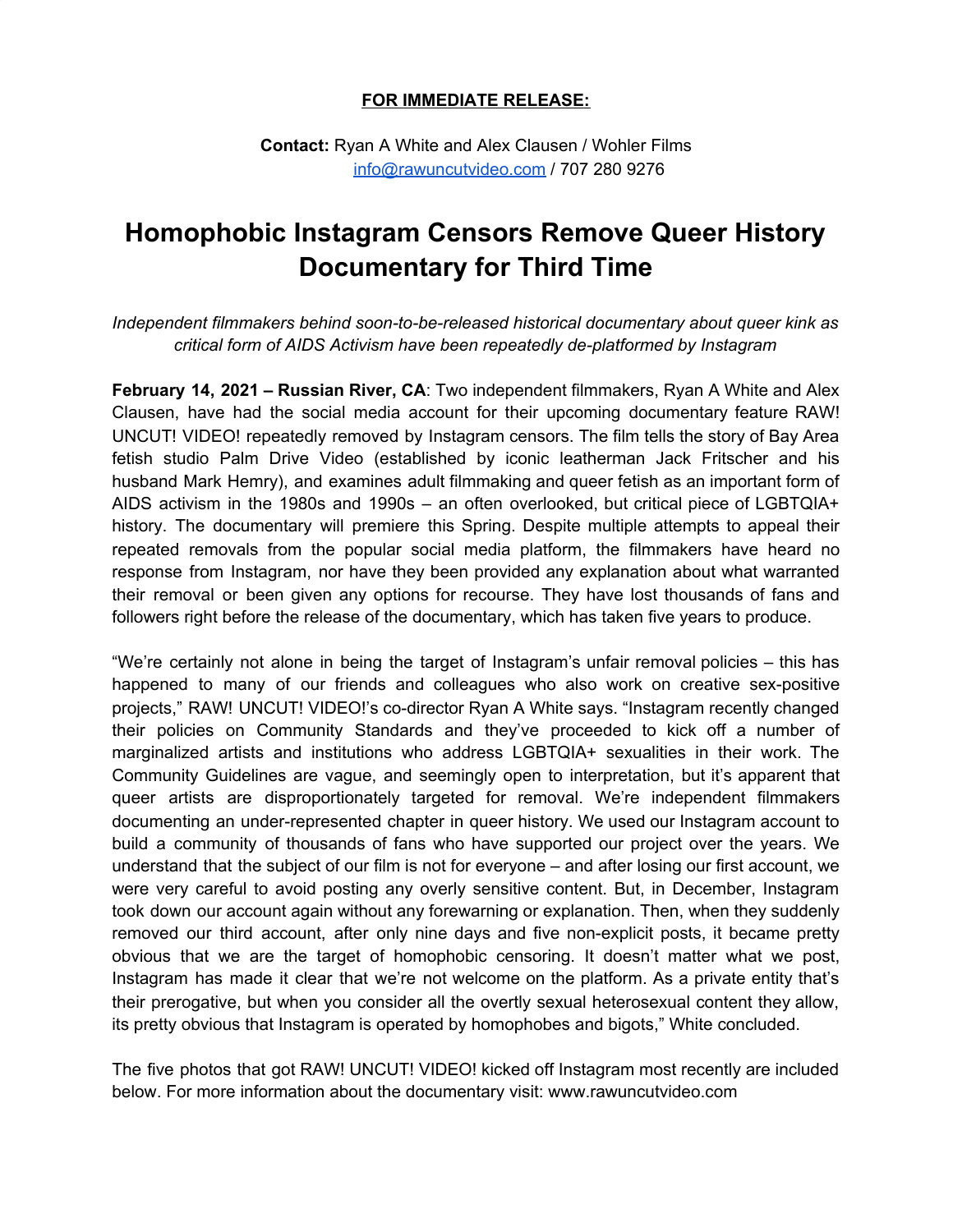## **RAW! UNCUT! VIDEO! Instagram profile/bio:**

"A love story about fetish… a documentary about Palm Drive and how a loving gay couple helped battle the AIDS crisis with kinky sex."



**CAPTION:** Jake Barns and Bobby Stumps in 1988 still image from a Palm Drive Video shoot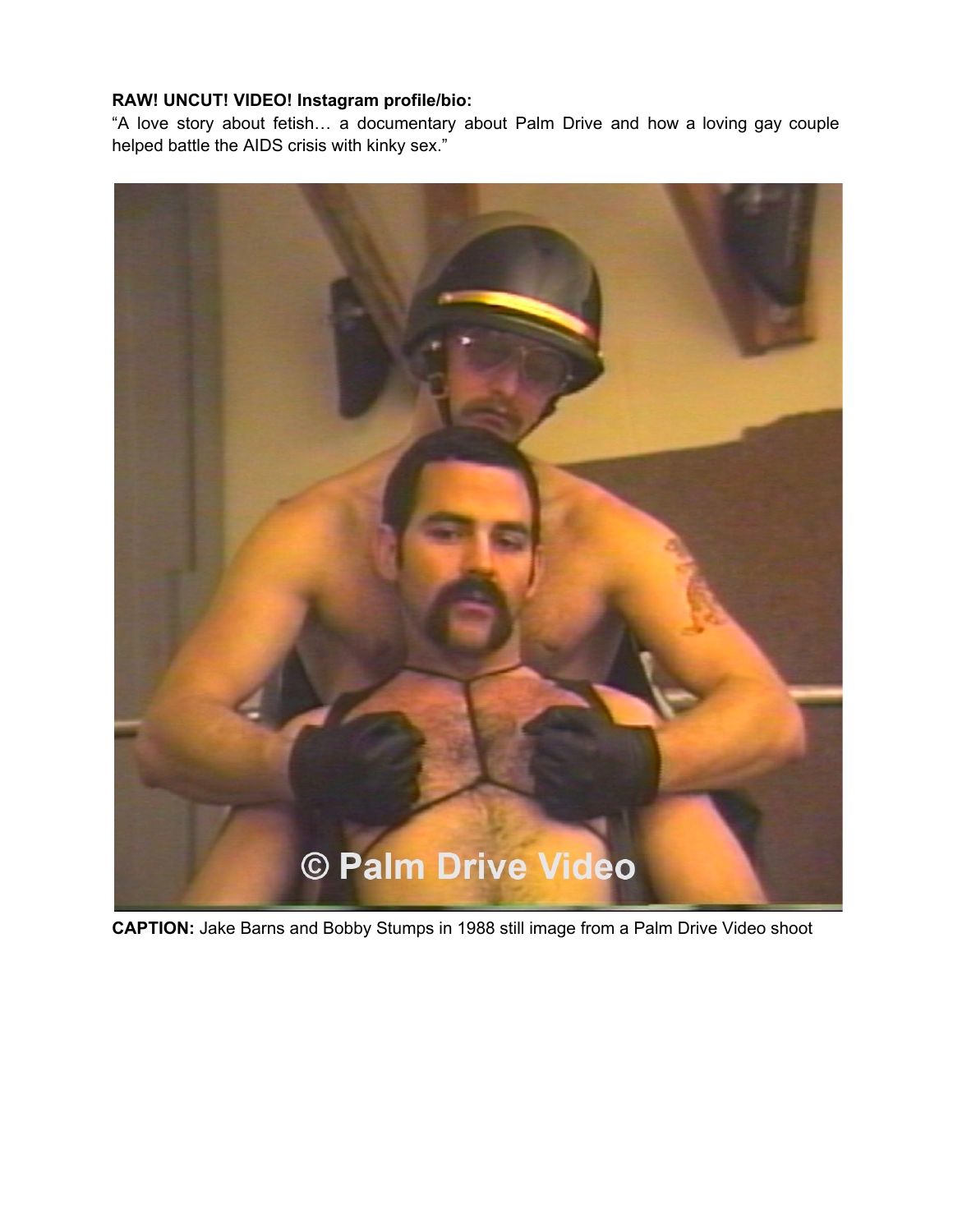

**CAPTION:** Adult film legend Mickey Squires being interviewed for RAW! UNCUT! VIDEO!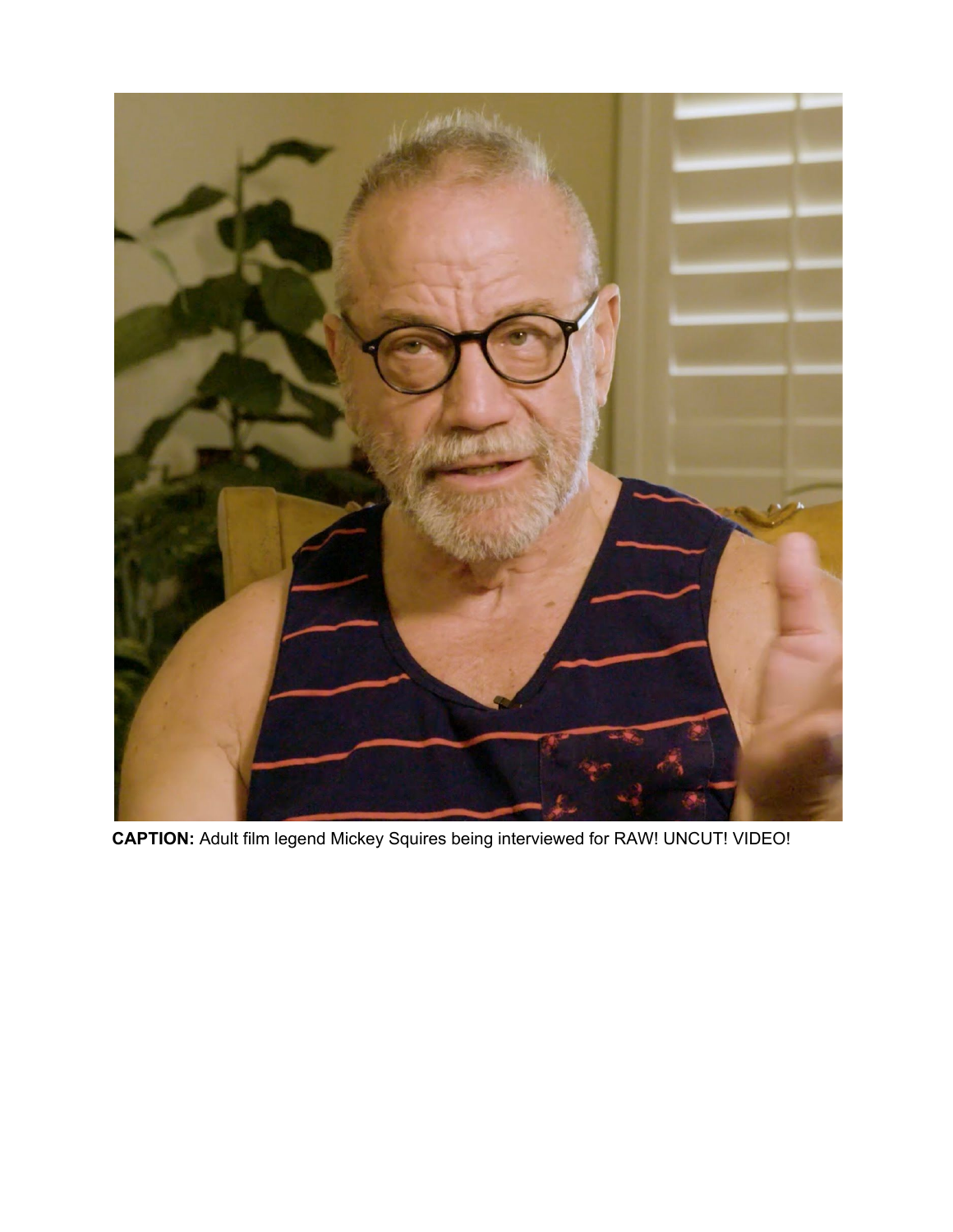

**CAPTION:** Behind-the-scenes with porn star Donnie Russo and Ryan A White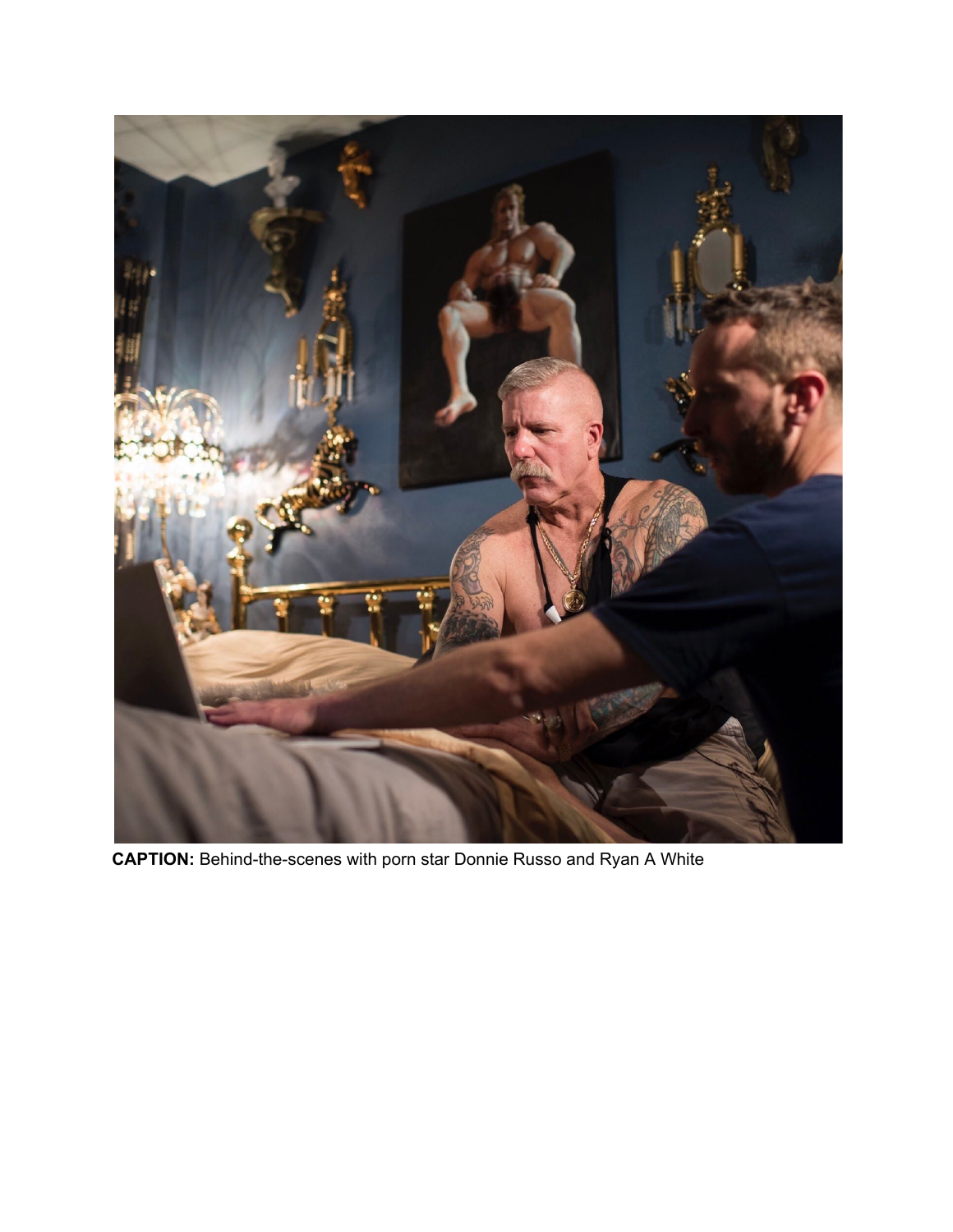

**CAPTION:** Jack Fritscher films pro-bodybuilder Chris Duffy in his first gay adult film, Palm Drive Video's SUNSET BULL (1995)